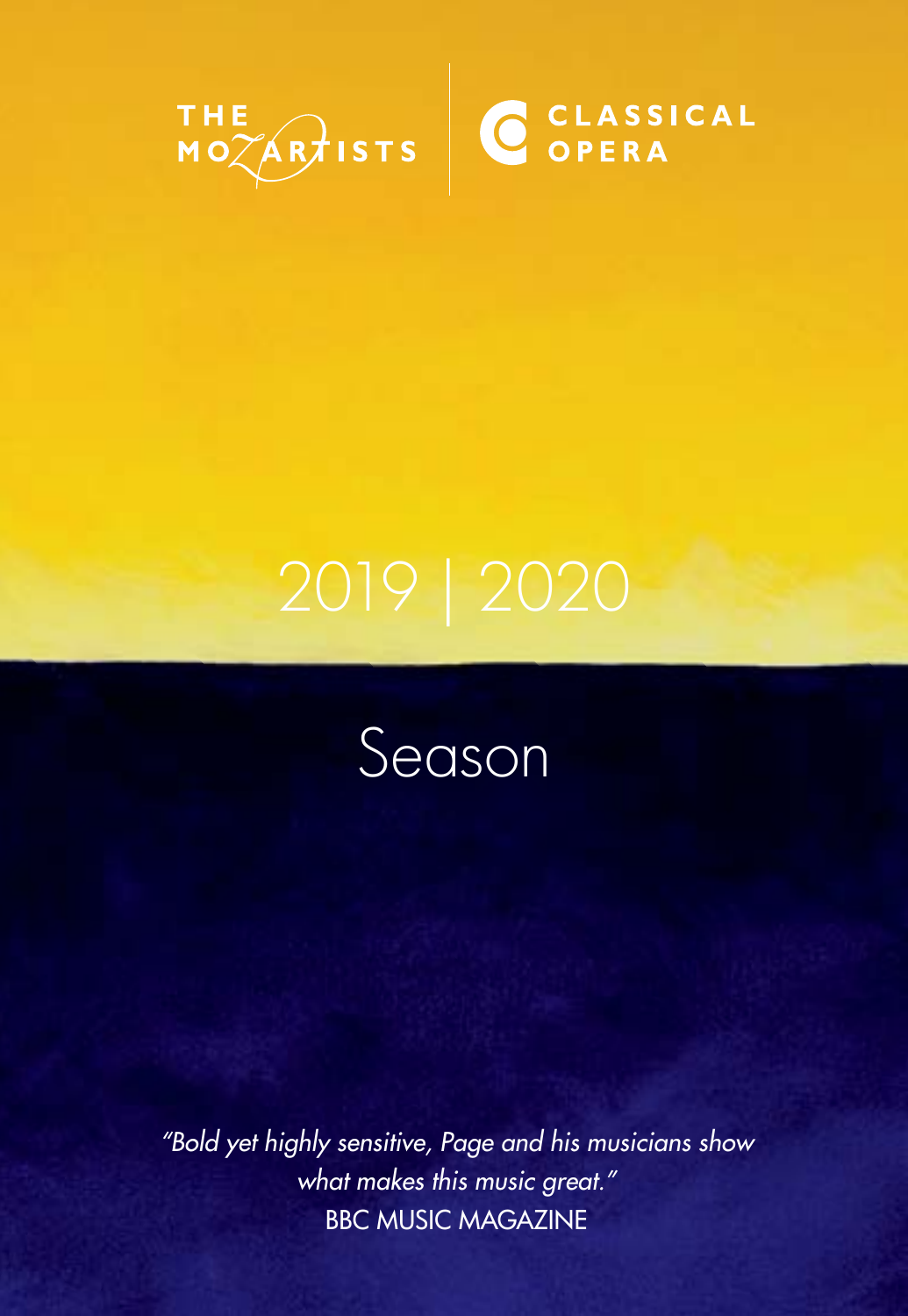"It is hard to imagine hearing another performance as convivial and lifeaffirming as this." **GRAMOPHONE** 

A thrilling triumph… Chorus, orchestra and solo singers all performed " impeccably… Ian Page and Classical Opera have shown us that music is a <sup>g</sup>ift to the world." **SCHMOPERA** 

Every aspect of this totally pleasurable evening, a bracing halfway house " between Handel and Mozart, confirmed that everything Classical Opera puts on will be worth seeking out." THE ARTS DESK

Early Mozart gets a characteristically committed and compelling performance " from the ever-impressive Ian Page and his Classical Opera group." **GRAMOPHONE** 





## Welcome

I have great pleasure in welcoming you to our 2019/20 season, which I hope will offer plenty to captivate, enchant and inspire you. Our programme strikes a careful balance between great masterpieces and forgotten treasures, and we have also assembled an outstanding line-up of soloists.

Our season is bookended by concerts at Wigmore Hall which showcase two of the most exciting young sopranos to have emerged in recent years – Regula Mühlemann and Chiara Skerath – and we return to the Southbank Centre for our first collaboration with the wonderful Dutch fortepianist Ronald Brautigam. We are delighted to have been invited to make our Paris début at one of Europe's best new concert halls, La Seine Musicale, and I am particularly looking forward to our concert performances of Mozart's *Così fan tutte*, largely forgotten and neglected a century ago but now increasingly recognised as one of the greatest operas ever written.

Meanwhile, the sixth year of our ground-breaking MOZART 250 project explores Mozart's first visit to Italy, which occupied the whole of 1770 and culminated in the première of *Mitridate, re di Ponto*. Our 'Mozart in Italy' weekend at Cadogan Hall in March will set Mozart's own Italian works alongside several pieces that he heard during his travels, many of which have not been performed since the 18<sup>th</sup> century.

During the course of the season we welcome back such popular stars as Ana Maria Labin, Stuart Jackson and Benjamin Appl, as well as introducing outstanding emerging artists such as Samantha Clarke, Ida Ränzlöv and Matthew Swensen, and central to all our concerts is our superlative periodinstrument orchestra. We look forward to sharing our journey with you, and to welcoming you to some of our events.

With many thanks and warmest wishes,

lar Page Ian Page Conductor and Artistic Director

@IanPageMozart

We are very grateful to our season sponsors, George & Efthalia Koukis and **KOUKIS**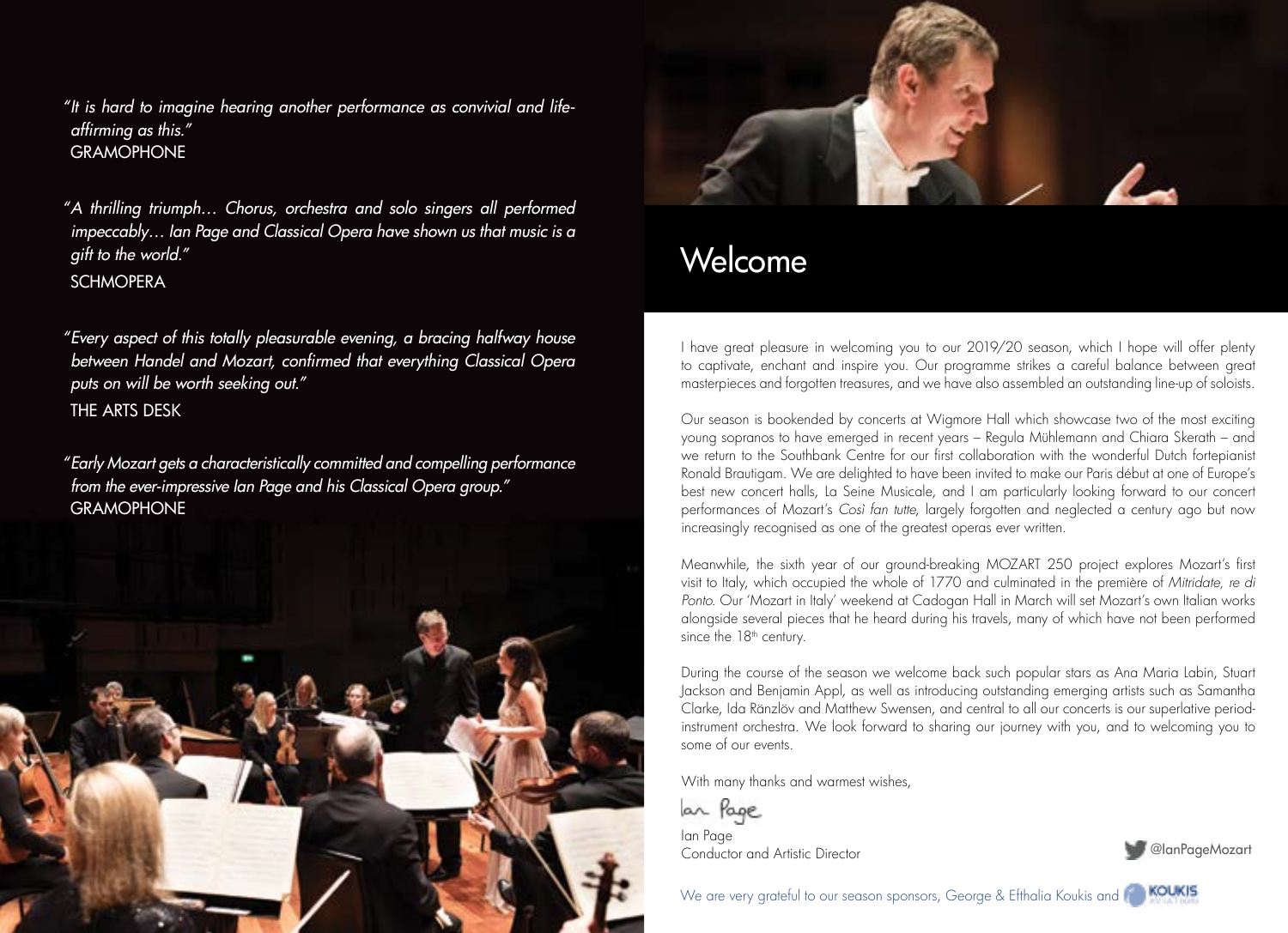

As a registered charity we are wholly reliant on the generous support of our donors and members to maintain the depth and quality of everything that we do.

We invite you to become a member and receive priority booking, invitations to private events and special member ticket offers. Membership starts from £50 a year, or just over £4 a month.

Find out more about our membership schemes, corporate partnership opportunities and other ways to become involved: Visit: classicalopera.co.uk/support/ Email: info@classicalopera.co.uk Call: 020 8846 9744





### Regula Mühlemann sings Mozart

19 September 2019 7.30pm Wigmore Hall

Swiss soprano Regula Mühlemann, who enchanted audiences in Classical Opera's 2018 production of *La finta semplice*, and whose busy schedule has since taken her to La Scala, Milan and the Salzburg Festival, makes her eagerly awaited Wigmore Hall début with Ian Page and The Mozartists. She sings a sequence of Mozart arias that includes the exquisite "Vorrei spiegarvi" and Susanna's beguiling "Deh vieni, non tardar" from *The Marriage of Figaro*, and the programme is framed by two of Haydn's most outstanding symphonies, No. 6, 'Le Matin', and No. 80 in D minor, with its mischievously syncopated finale.

### PROGRAMME INCLUDES

Haydn <sup>"</sup>Symphony No. 6 in D major, 'Le Matin' Mozart <sup>"Voi</sup> avete un cor fedele", K.217 Vorrei spiegarvi, oh Dio!", K.418 " Deh vieni, non tardar" from *Le nozze di Figaro,* K.492 " Ah, se in ciel, benigne stelle", K.538 Haydn Symphony No. 80 in D minor

*"How enchantingly beautiful the voice sounds, as if it were made of gold and silver alloy."* FONO FORUM



Pre-concert talk by Ian Page, 6.00pm Regula Mühlemann (soprano) The Mozartists

Ian Page (conductor)

*"Page's band, The Mozartists, make the colours and expressiveness of overtures and symphonies leap off the page."*  BBC MUSIC MAGAZINE

### Tickets £18, £25, £30, £35, £40

Pre-concert talk tickets £5

£3 booking fee per online transaction, £4 by phone. No fee when tickets are booked in person.

Please see page 14 for full venue and ticketing information.

Box office: wigmore-hall.org.uk Tel: 020 7935 2141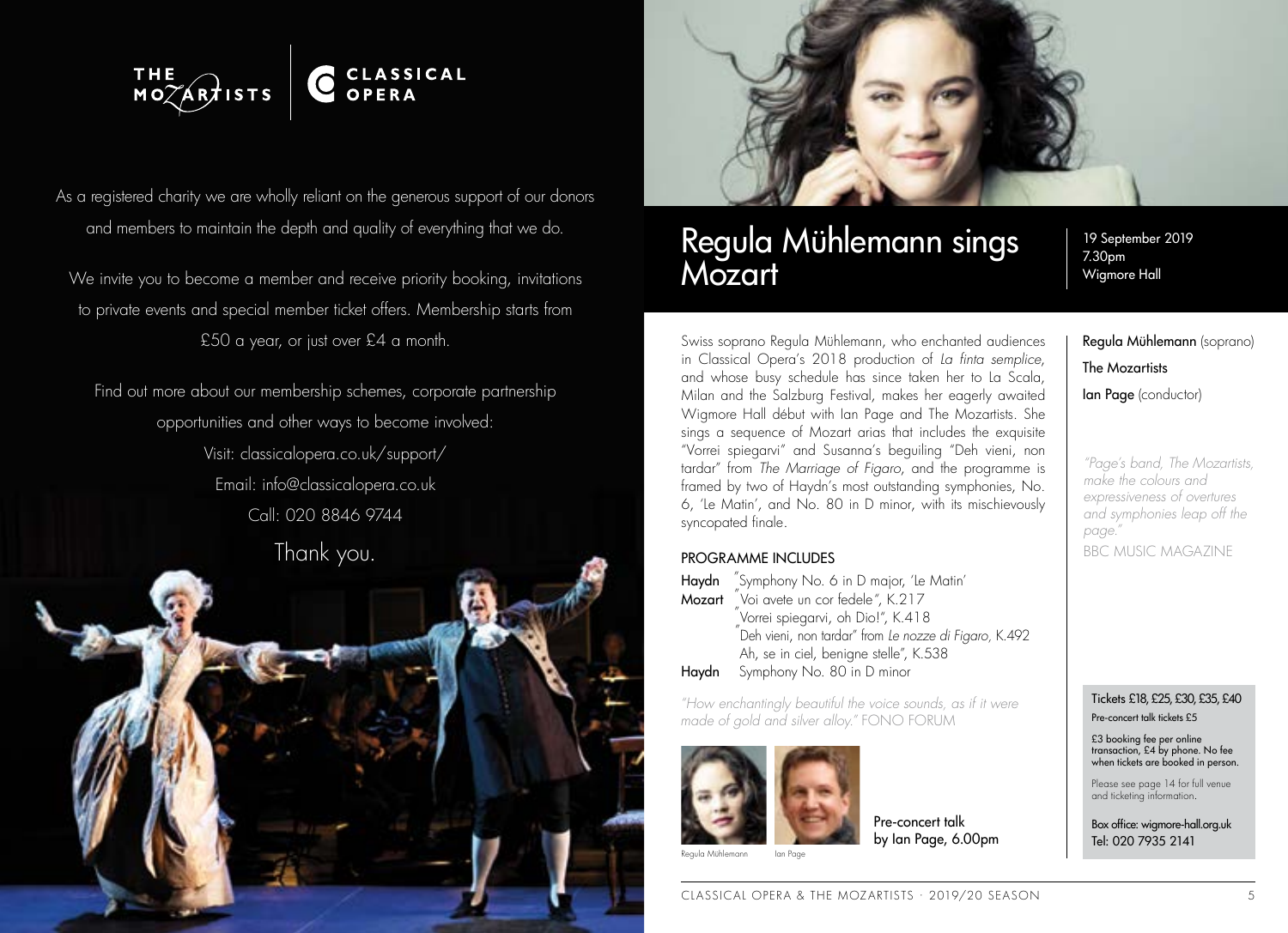

# Mozart: Così fan tutte **6, 8, 10 November 2019**

Venues and times listed below

## 1770 - a retrospective

9 January 2020 7.30pm Wigmore Hall

Following the company's critically-acclaimed concert performances of *Le nozze di Figaro* and *Don Giovanni,* Ian Page and The Mozartists bring their trademark dynamism, insight and dramatic flair to Mozart's third and final masterpiece written in collaboration with Lorenzo da Ponte*.* A superb international cast is headed by Swiss-Romanian soprano Ana Maria Labin and German baritone Benjamin Appl.

This concert performance will be presented on 6 November at Cadogan Hall, on 8 November at Town Hall, Birmingham, and also at Teatro Communale, Syracuse as part of Martin Randall Travel's 'Opera in Southern Sicily' festival (fully booked).

*"The Mozartists gave the same high quality performance that has come to be expected from Page's band. He is a consummate Mozartian who brings the flavours and colours of the composer to life... A masterclass in how to do a concert performance – and do it well."* 

BACHTRACK



Ana Maria Labin Benjamin Appl



Emily Edmonds Matthew<sub>s</sub>

Ana Maria Labin (Fiordiligi) Emily Edmonds (Dorabella) Rebecca Bottone (Despina) Matthew Swensen (Ferrando) Benjamin Appl (Guglielmo) Richard Burkhard (Don Alfonso)

### The Mozartists

Ian Page (conductor)

#### Cadogan Hall 6 November, 7pm Tickets £18,£28,£38,£48, £60 (premium)

Transaction fees apply to online and telephone bookings. No fee when tickets are booked in person. Please see page 14 for full venue and ticketing information.

Box office: cadoganhall.co.uk Tel: 020 7730 4500

Town Hall, Birmingham 8 November, 7pm Tickets £12.50, £19.50, £28, £40. Pre-concert talk, free.

Prices include per ticket commission. Please see page 14 for full venue and ticketing information.

Box office: thsh.co.uk Tel: 0121 780 3333

Ian Page's visionary MOZART 250 project continues to build a widespread and highly enthusiastic following. The sixth year of this ground-breaking series begins with this diverse and illuminating overview of the musical year 1770, featuring dramatically charged minor-key symphonies by Vanhal and Johann Christian Bach and arias and duets by Gluck, Haydn and Mozart. The two outstanding young soloists are soprano Samantha Clarke and mezzo-soprano Ida Ränzlöv.

### PROGRAMME INCLUDES

| Vanhal | Symphony in E minor (e1)                                     |
|--------|--------------------------------------------------------------|
| Gluck  | "O del mio dolce ardor" Paride ed Flena                      |
|        | "Le belle immagini" from Paride ed Elena                     |
|        | Haydn "Già si vede" from Le pescatrici                       |
|        | J. C. Bach Duet, "Guardami in volto" from Gioas, re di Giuda |
| Havdn  | "Caro Volpino amabile" (2nd version) from Lo speziale        |
|        | J.C. Bach Symphony in G minor, Op. 6, no. 6                  |
| Mozart | Duet, "Se viver non degg'io" (original version) from         |
|        | Mitridate, re di Ponto                                       |



Pre-concert talk by Richard Wigmore, 6.00pm

Samantha Clarke (soprano) Ida Ränzlöv (mezzo-soprano)

The Mozartists

Ian Page (conductor)

*"It is hard to think of a more valuable or ambitious long term musical project than Ian Page and Classical Opera's MOZART 250."*

EARLY MUSIC REVIEW



#### Tickets £18, £25, £30, £35, £40

Pre-concert talk tickets £5

£3 booking fee per online transaction, £4 by phone. No fee when tickets are booked in person.

Please see page 14 for full venue and ticketing information.

Box office: wigmore-hall.org.uk Tel: 020 7935 2141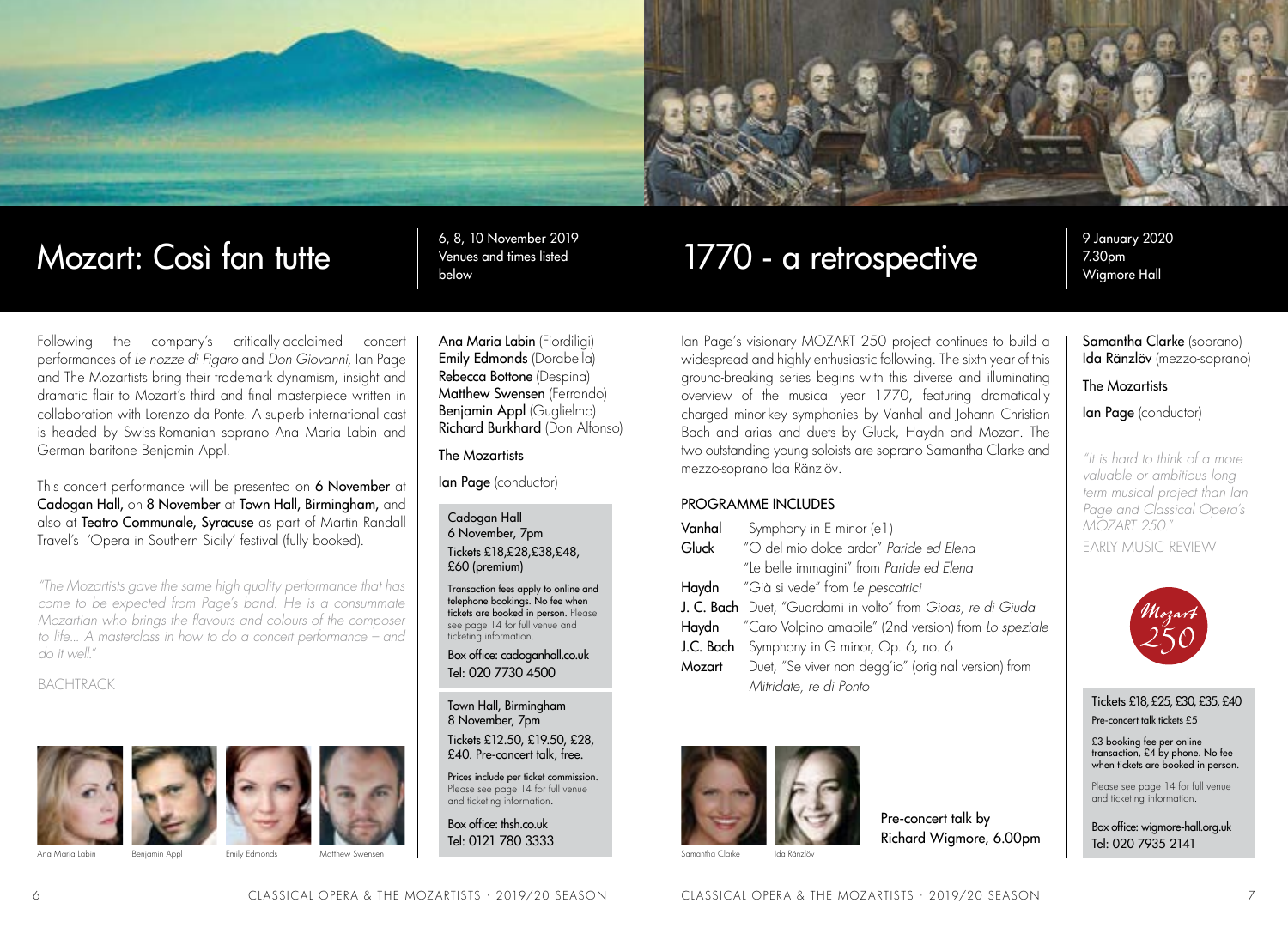

### Mozart in Italy

### 6-8 March 2020 Cadogan Hall

Following the company's acclaimed 'Mozart in London' weekend in 2015, MOZART 250 continues with a three-day mini-festival at Cadogan Hall exploring the music that Mozart composed and heard in Italy during the course of 1770.

Featured works by Mozart include symphonies, concert arias and highlights and first drafts from *Mitridate, re di Ponto.* The programme also includes excerpts from largely forgotten operas including Guglielmi's *Ruggiero*, Piccinni's *Cesare in Egitto*, Mysliveček's *La Nitteti* and Jommelli's *Armida abbandonata,* that were heard by Mozart in Verona, Milan, Bologna and Naples respectively.

The weekend also includes talks and illustrated lectures by leading scholars including Cliff Eisen and Sergio Durante.

Full cast and programme details, as well as timings of individual events, will be announced in due course. To be kept informed, please join our mailing list by emailing info@classicalopera.co.uk

*"Page plays Mozart's childhood music with utter respect and no condescension, and it is always a joy."* OPERA NOW

### Generously supported by The London Community Foundation and Cockayne - Grants for the Arts.





Ana Maria Labin Chiara Skerath

Stuart Jackson

SOLOISTS INCLUDE Ana Maria Labin (soprano) Chiara Skerath (soprano)

### The Mozartists

Ian Page (conductor)

Stuart Jackson (tenor)

*"Typical generosity from Page and company; his programming always goes beyond the call of duty in bringing the obscure to light and offering true revelation."*  THE ARTS DESK



Ticket prices to be announced Please see page 14 for full venue and ticketing information.

Box office: cadoganhall.co.uk Tel: 020 7730 4500

### E flat major is the key to this exquisite line-up of Mozart masterpieces, as conductor Ian Page and his acclaimed period-instrument ensemble collaborate for the first time with the celebrated Dutch fortepianist Ronald Brautigam. They are joined by the exciting young Australian soprano Samantha Clarke.

Brautigam has won international acclaim and multiple awards for his recordings of Haydn, Mozart and Beethoven, and his playing combines technical virtuosity with intellectual integrity and a vibrant spirit of discovery. This concert – the first in a projected series of three, each culminating with one of the final three symphonies – combines the effortless charm of the Piano Concerto No. 22 and popular arias from *Le nozze di Figaro* and *Don Giovanni* with the majestic Symphony No. 39.

### PROGRAMME

Mozart's Keys

Mozart "Porgi, amor, qualche ristoro" from *Le nozze di Figaro* " Mi tradì quell'alma ingrata" from *Don Giovanni* Piano Concerto No. 22 in E flat major, K.482 Symphony No. 39 in E flat major, K.543



*"Braugtigam's playing is faultless throughout, and the finale – a real contrapuntal tour de force – is dazzling."*  BBC MUSIC MAGAZINE

Ronald Brautigam Samantha Clarke 30 April 2020, 7.30pm Queen Elizabeth Hall, Southbank Centre

Ronald Brautigam (fortepiano) Samantha Clarke (soprano)

### The Mozartists

Ian Page (conductor)

*"All beautifully and engagingly performed by Ian Page and his Mozartists. A true delight!"*  GRAMOPHONE

### Tickets £22, £35, £48, £60

No transaction fees for in-person bookings or Southbank Centre Members and Supporters Circles. For other bookings transaction fees apply: £3 online; £3.50 over the phone. If you wish to receive tickets in the post, a £1 delivery charge applies.

Please see page 15 for full venue information.

Box office: southbankcentre.co.uk Tel: 020 3879 9555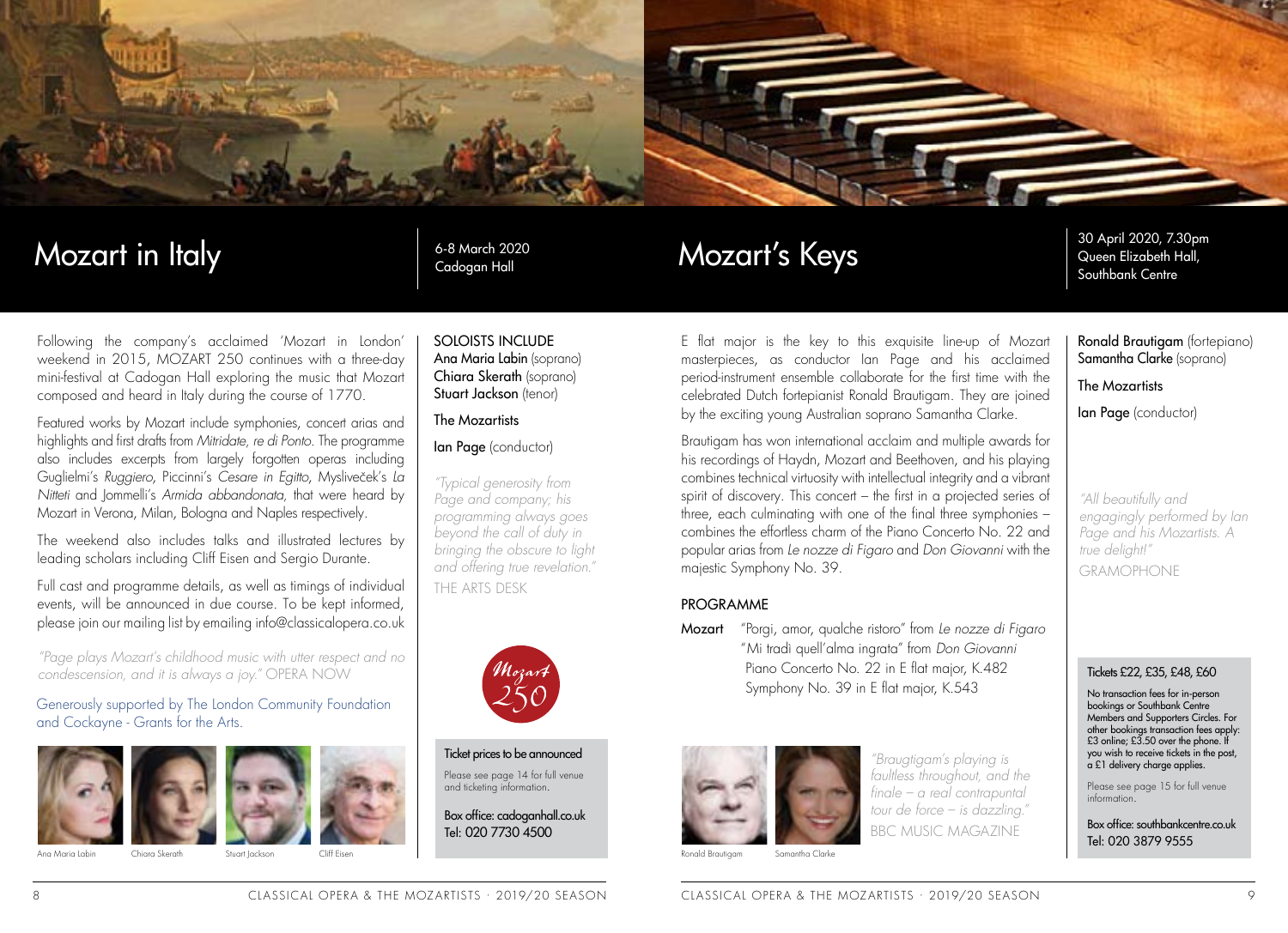

### Mozart et Haydn à Londres

22 June 2020 8.30pm La Seine Musicale, Paris

Chiara Skerath (soprano)

The Mozartists Ian Page (conductor)

### The Mozartists have been invited to make their début at the prestigious Seine Musicale Auditorium – one of Paris' newest concert halls, built on an island on the River Seine – as part of the Insula Orchestra's 2019/20 season. The programme comprises works composed in London by Mozart and Haydn, and ranges from two of Mozart's earliest symphonies – and an aria by Johann Christian Bach for which he wrote a set of decorations and cadenzas – to Haydn's superb *Scena di Berenice* and Symphony No. 99. The soprano soloist is Associate Artist Chiara Skerath, herself a resident of Paris.

### PROGRAMME

Mozart Symphony in F major, K.19a J C Bach "Cara la dolce fiamma" from *Adriano in Siria* Mozart Symphony No. 4 in D major, K.19 Haydn *Scena di Berenice* Symphony No. 99 in E flat major

*"Le geste subtil et nerveux de Ian Page fait ici toute la différence et place son collectif musical parmi les meilleurs interprètes de Mozart aujourd'hui."*

CLIC de CLASSIQUENEWS



Pre-concert talk, 7.30pm

Chiara Skerath Ian Page

ī

#### Tickets €10, €30, €40

Pre-concert talk free of charge but places are limited. Please contact public@insulaorchestra.fr to book

Please see page 15 for full venue and ticketing information.

Box office:www.insulaorchestra.fr Tel: 00 33 1 74 34 53 53

## Mozart's Czech Mates

14 July 2020 7.30pm Wigmore Hall

The 2019/20 season concludes at Wigmore Hall with a concert exploring Mozart's links and friendships with a number of outstanding Bohemian composers who, like Mozart himself, settled in Vienna. The programme is framed by dramatic G minor symphonies by Vanhal and Kozeluch, and also features arias by Gluck (the hauntingly beautiful "Se mai senti spirarti sul volto", which students complained broke all the rules of harmony), Mysliveček and Mozart himself, as well as a scene from Benda's astonishingly visceral and dynamic melodrama *Medea*.

### PROGRAMME

Vanhal Symphony in G minor (q2) Gluck "Se mai senti spirarti" from *La clemenza di Tito* Mozart "Bella mia fiamma… Resta, o cara", K.528 Mysliveček "Se mai senti spirarti" from *La clemenza di Tito*  J. Benda Scene from *Medea* Kozeluch Symphony in G minor

### Pre-concert talk by Ian Page, 6.00pm

*"Vicious nerve-tingling Sturm und Drang exhibitionism from The Mozartists."*

OPERA TODAY

Chiara Skerath (soprano) The Mozartists Ian Page (conductor)

*"The discovery of the show is undoubtedly the soprano Chiara Skerath, remember this name."* LE REPUBLICAIN LORRAIN



### Tickets £18, £25, £30, £35, £40

Pre-concert talk tickets £5

£3 booking fee per online transaction, £4 by phone. No fee when tickets are booked in person.

Please see page 14 for full venue and ticketing information.

Box office: wigmore-hall.org.uk Tel: 020 7935 2141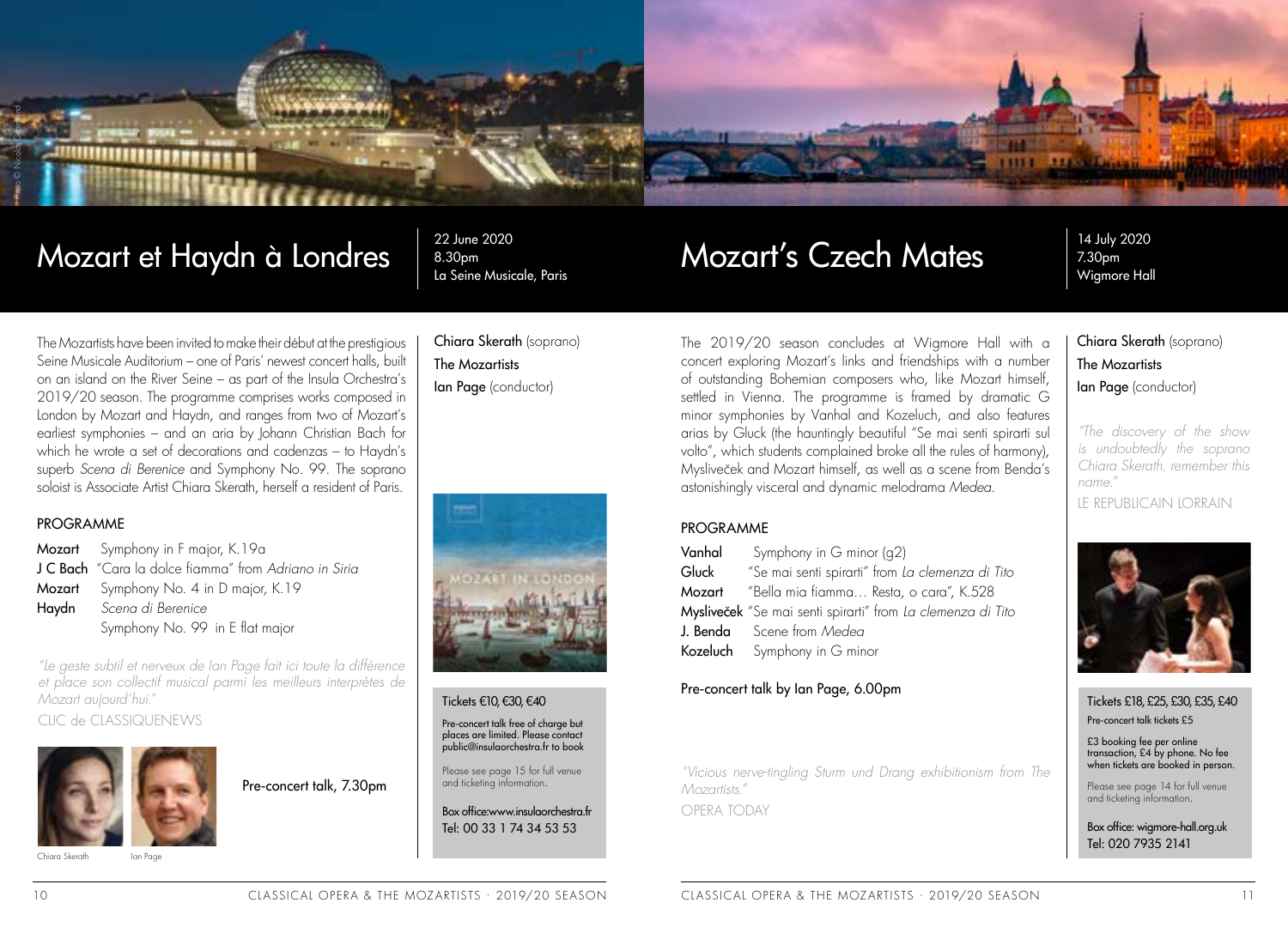

## Learning and outreach

What have you learnt about music? If have learnt that music can change the way you feel

Through our partnership with Ealing Music Service, every year we work with primary schools across the borough to inspire the children with the music that Mozart composed when he was around their age. Guided by our experienced team of workshop leaders, singers and instrumentalists, the children explore the young composer's world and music. Following in his footsteps, they create their own operas which are showcased in a final performance to their peers, families and communities. This core project is complemented by our 'Introduction to Opera' workshops with primary and secondary school pupils, that focus on the power of story-telling through music.

For many of the children, our workshops are their first encounter with live classical music and a unique opportunity to experience singers and instruments up close. Throughout the intensive weekly workshops, the children grow in confidence and develop important creative and team-working skills that will help them thrive on and off stage.

We believe that outreach work is especially crucial at a time when budgets for music in schools are shrinking. To discover more about our education projects, please contact Verena Silcher on 020 8846 9744 or email info@classicalopera.co.uk.

*"This project changes their lives."* HEAD TEACHER, JOHN PERRYN PRIMARY SCHOOL







## Recordings



*"The series of Mozart operas being recorded under the direction of Classical Opera's director Ian Page has already established him as one of the most stylishly authoritative interpreters of the composer working today."* OPERA

### Full discography available on www.classicalopera.co.uk/shop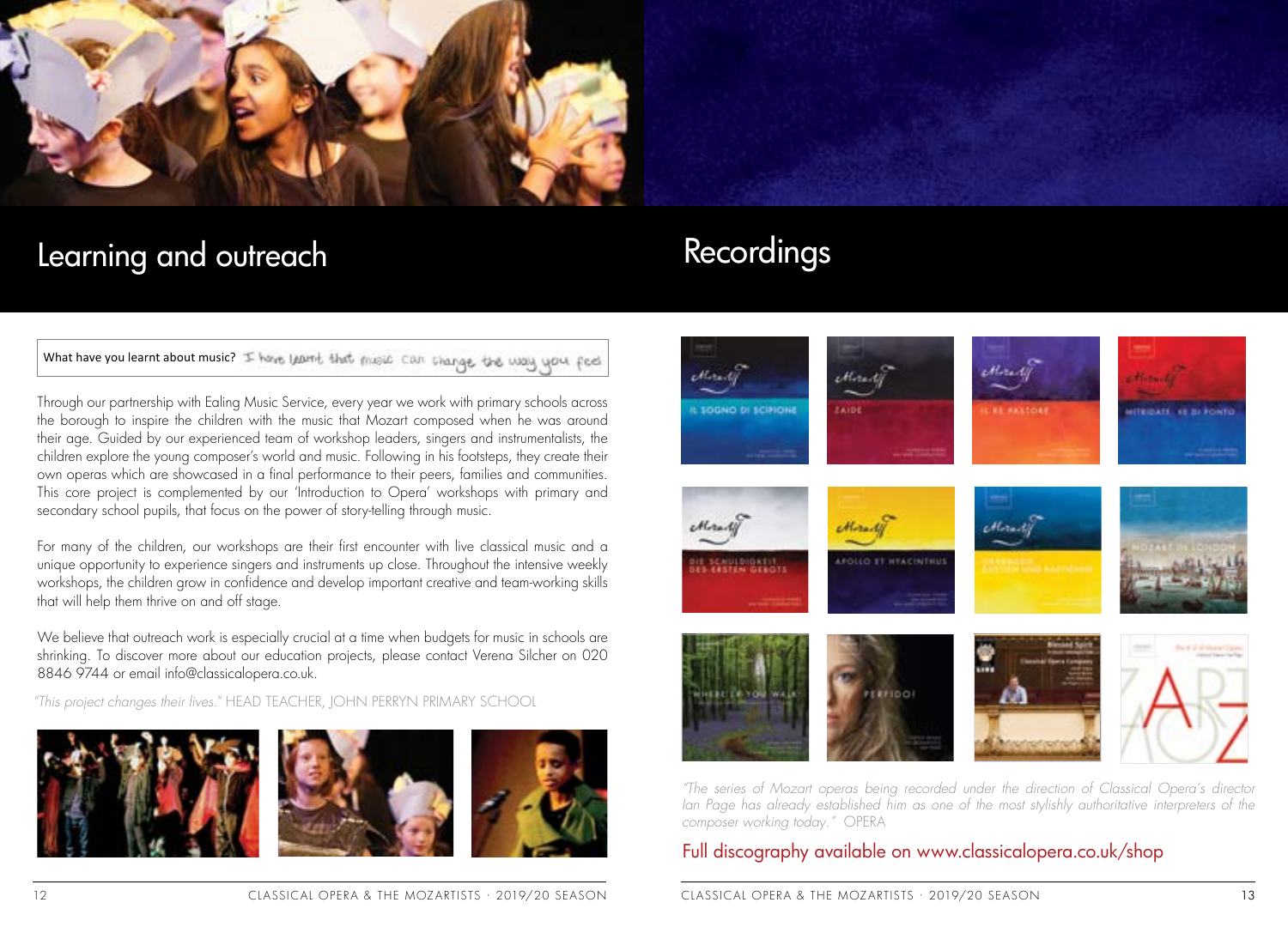### **WIGMORE HALL**

### Box office:

www.wigmore-hall.org.uk Tel: 020 7935 2141

Wigmore Hall 36 Wigmore Street London W1U 2BP

In person: 7 days a week: 10am-8:30pm. Days without an evening concert: 10am-5pm. No advance booking in the half hour prior to a concert.

Telephone: 020 7935 2141. 7 days a week: 10am-7pm. Days without an evening concert: 10am-5pm. There is a nonrefundable £4 administration charge for each transaction.

### Online: www.wigmore-hall.org.uk

There is a non-refundable £3 administration charge for each transaction.

### Disabled access and facilities:

### 55周周開の国は

For full details, please email access@wigmore-hall.org.uk or call 020 7935 2141.

Director: John Gilhooly, The Wigmore Hall Trust. Registered Charity, No.1024838.

In person: Monday-Saturday: 10am-6pm (to 8pm on



Box office: www.cadoganhall.com

Tel: 020 7730 4500 Cadogan Hall, 5 Sloane Terrace

London SW1X 9DQ

Telephone: 020 7730 4500. Monday-Saturday: 10am-6pm (to 8pm on performance days). Sunday: 12 noon-6pm. (performance days only). All bookings are subject to a fee of

performance days). Sunday: 3pm-8pm (performance days only).

Online: www.cadoganhall.com All online bookings are subject to a £3 transaction fee.





#### Box office: www.thsh.co.uk Tel: 0121 780 3333

Birmingham Town Hall Victoria Square, Birmingham B3 3DQ

In person: Symphony Hall: Monday-Saturday: 10am-6pm, and on concert days to 30 minutes prior to the start of the performance. Town Hall: event days only 2 hours prior to the start of the performance.

Telephone: 0121 780 3333. Monday-Saturday: 10am-6pm. Closed Sundays and Bank Holidays except when there is an event (open two hours before event starts).

### Online: www.thsh.co.uk

£3 per transaction.

Transaction fee included in ticket prices. Waived for THSH patrons and packages of 3 or more classical concert tickets.

### **SOUTHBANK CENTRE**

### Box office: www.southbankcentre.co.uk Tel: 020 3879 9555

Southbank Centre Belvedere Road London SE1 8XX

In person: Royal Festival Hall Ticket Office (Level 2) 10am-8pm daily.

Telephone: 020 3879 9555. 9am-8pm daily. Telephone bookings have a transaction fee of £3.50

### Online: www.southbankcentre.co.uk Online bookings have a reduced transaction fee of £3.00.

No transaction fees for Southbank Centre Members and Supporters Circles. If you wish to receive tickets via post a £1 charge applies.



In person: La Seine Musicale Box Office Tuesday-Saturday 11am-7pm.

Telephone: 00 33 1 74 34 53 53. Tuesday-Saturday 11am-7pm.

The box office is closed from 28 July to 19 August inclusive.

### Box office:

www.insulaorchestra.fr Tel: 00 33 1 74 34 53 53

La Seine Musicale, Auditorium Île Seguin 92100 Boulogne-Billancourt Paris

Online: www.laseinemusicale.com

### www.classicalopera.co.uk